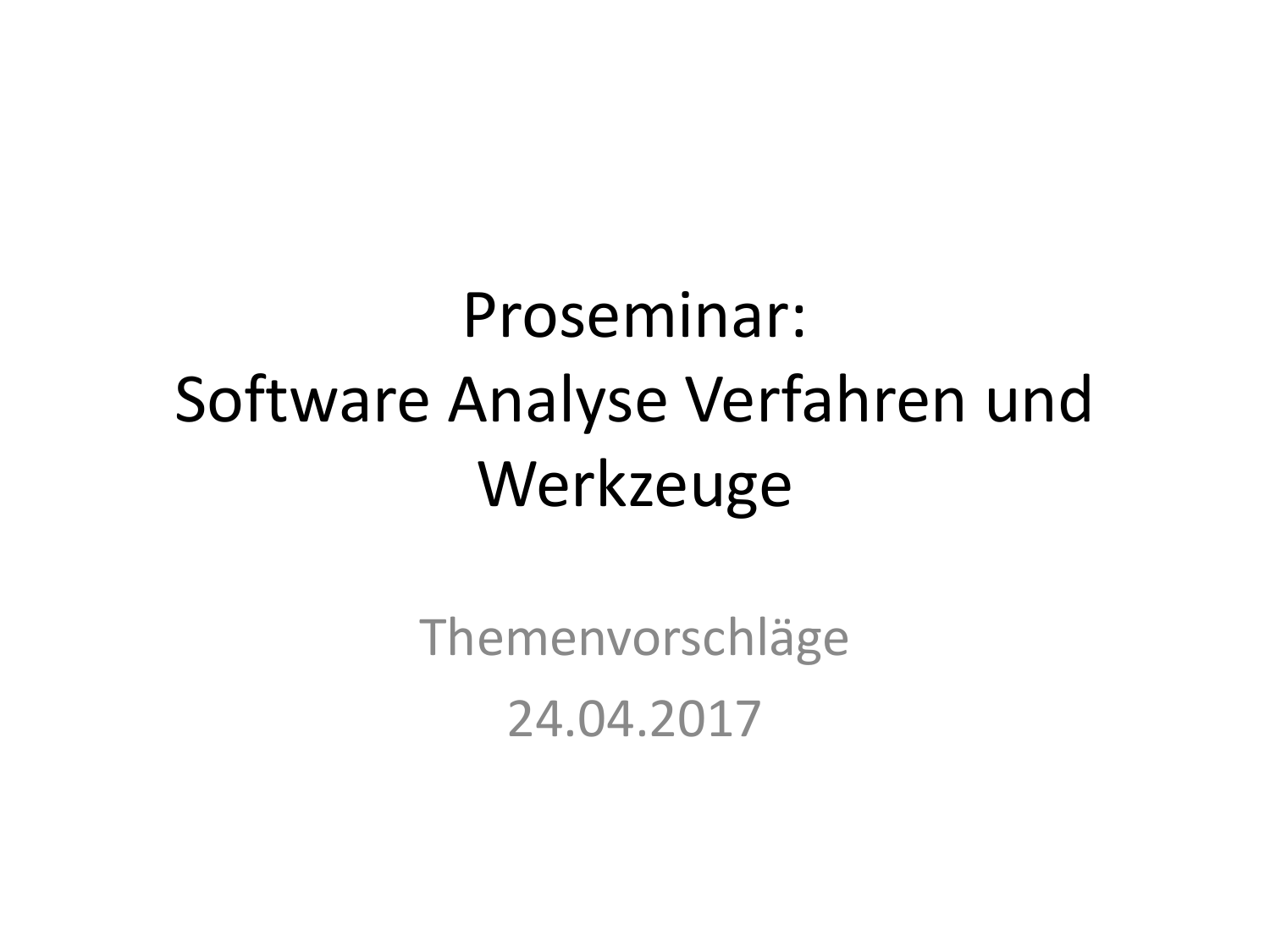### Testen

- CUTE/JCUTE
	- Testing für Java (Concrete and symbolic)
		- CUTE: a concolic unit testing engine for C Sen, Marinov, Agha, 2005
- ESC/Java
	- Check: Requirements als Code Annotationen
		- Extended Static Checking for Java Flanagan, Leino, Lillibridge, Nelson, Saxe, Stata, 2002
- AFL Fuzzer
	- Input/Output Testgenerierung
		- Scheduling Black-box Mutational Fuzzing Woo, Cha, Gottlieb, Brumley, 2013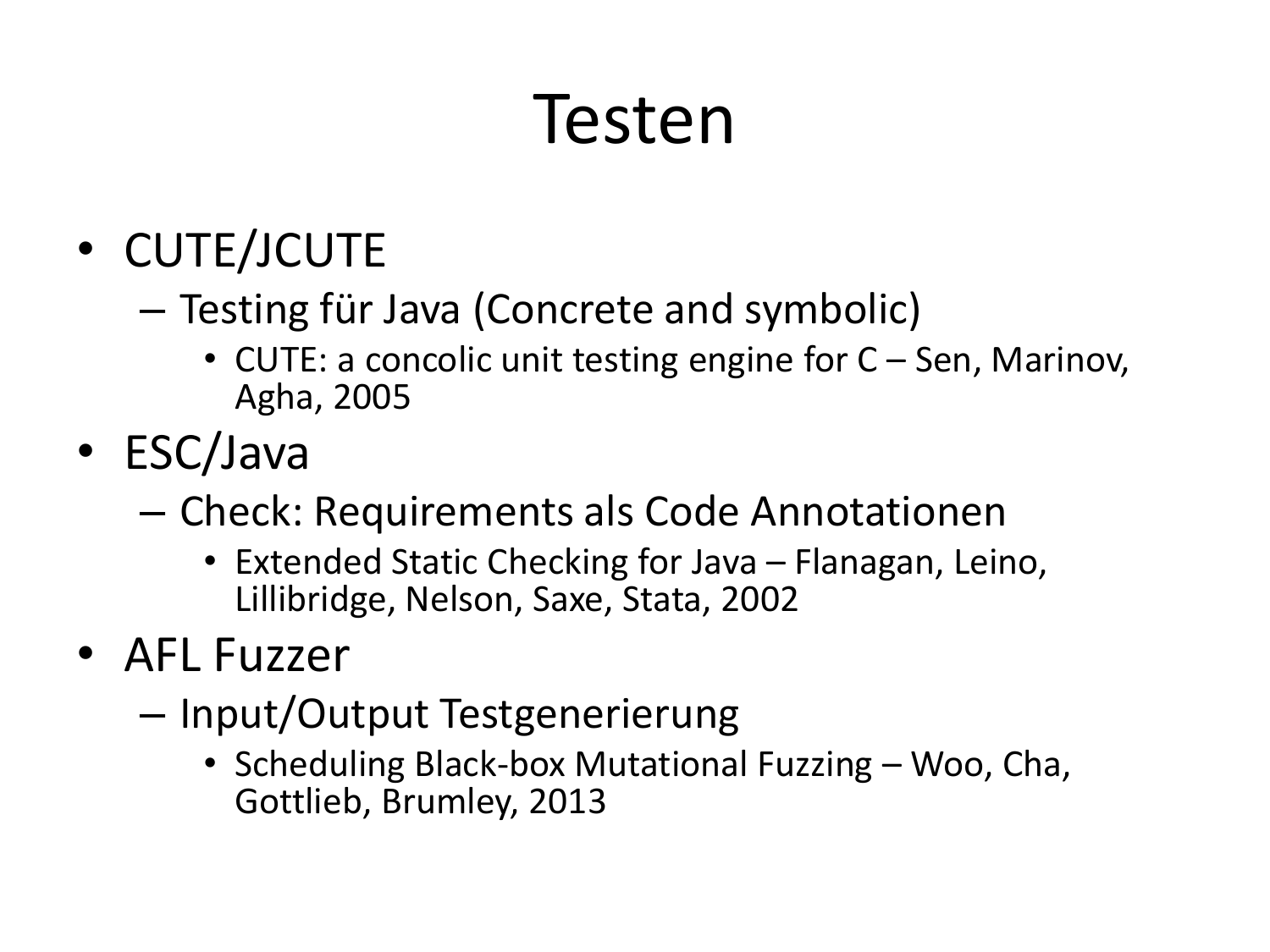### Statische Analyse

- FindBugs
	- erkennt Bug-Idiome/Patterns
		- Finding Bugs is Easy Hovemeyer, Pugh, 2004
- aiT
	- Worst Case Execution Time Analyse
		- The Worst-Case Execution-Time Problem Overfiew of Methods and Survey of Tools – Wilhelm, Mitra, Engblom, Müller, Ermedahl, Puaut, Holsti, Puschner, Thesing, Staschulat, Whalley, Strenström, Bernat, Ferdinand, Heckmann, 2008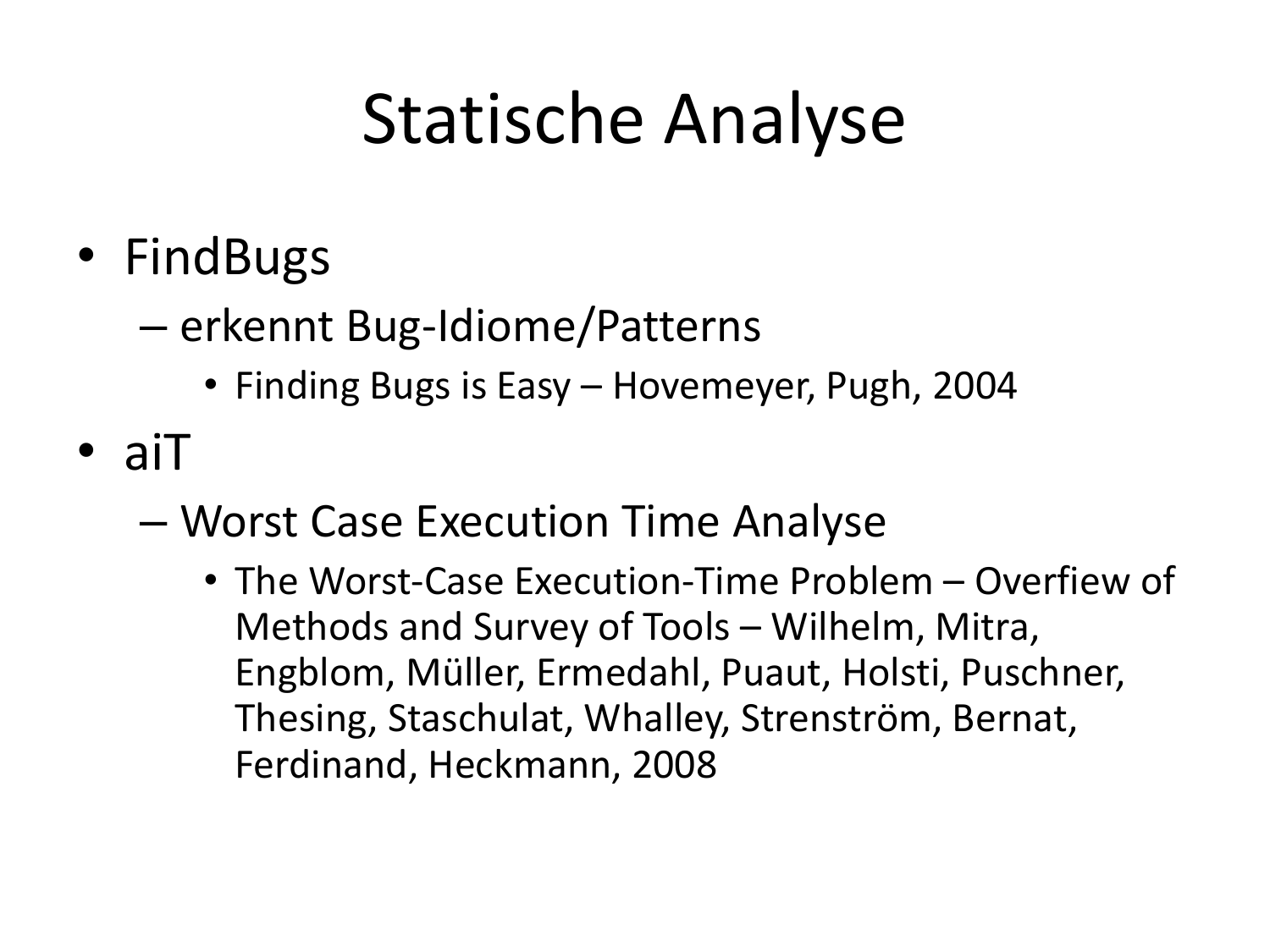# Verifikation

- Daikon
	- such nach Invarianten in C Programmen
		- Dynamically Discovering Likely Program Invariants to Support Program Evolution - Ernst, Cockrell, Griswold, 2001
- CPA Checker
	- konfigurierbare statische Analyse
		- Configurable Software Verification: Concretizing the Convergence of Model Checking and Program Analysis - Beyer, Henzinger, Théoduloz, 2007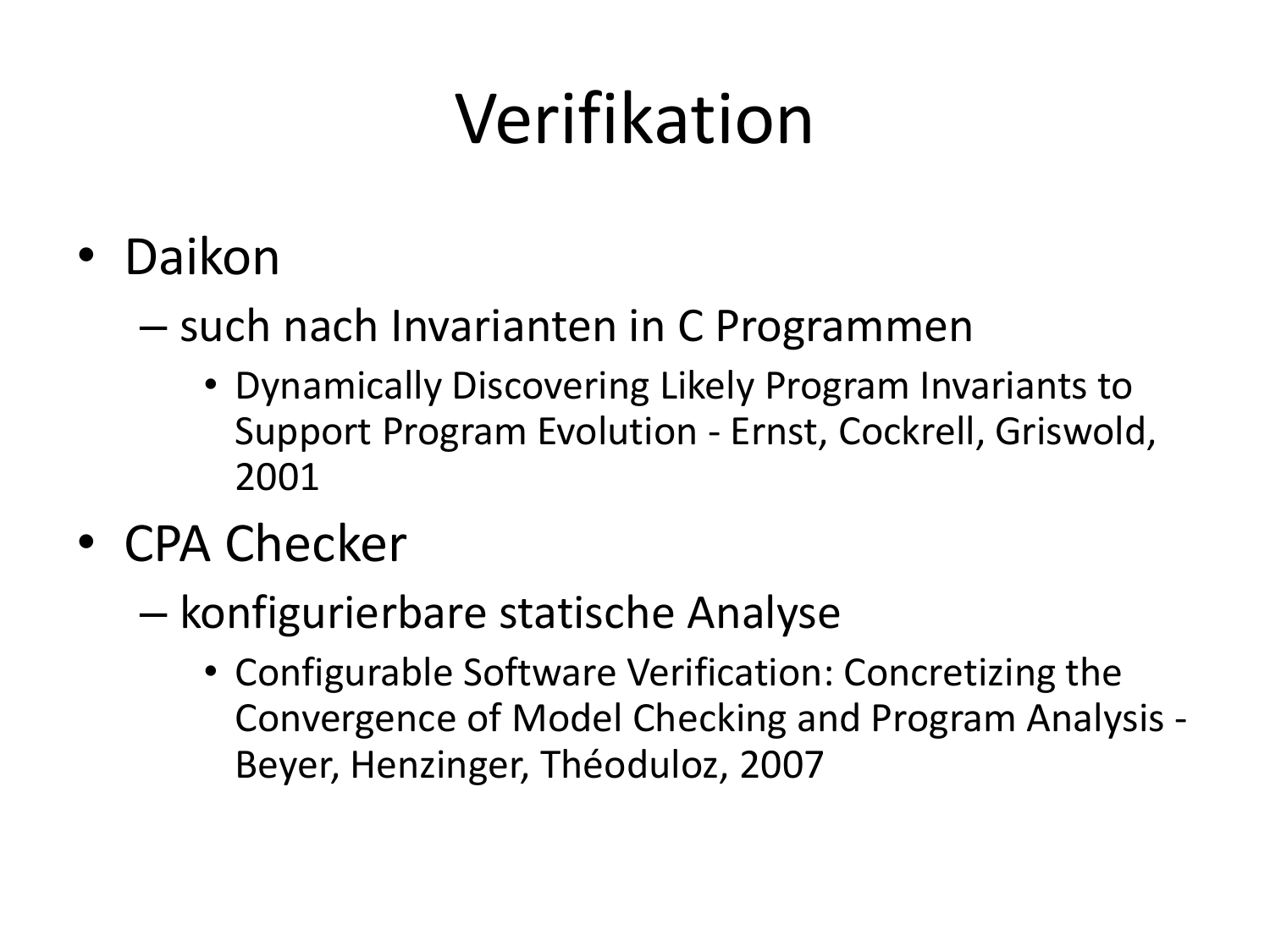# Debugging

- VisualVM/AspectJ
	- Programm Profiler in Java
		- Profiling with AspectJ Pearce, Webster, Berry, Kelly, 2007
- JIVE
	- Objekt- und Sequenzdiagramme mit Vor- und Zurückspulen
		- Temporal Data Model for Program Debugging Lessa, Chomicki, Jayaraman, 2011